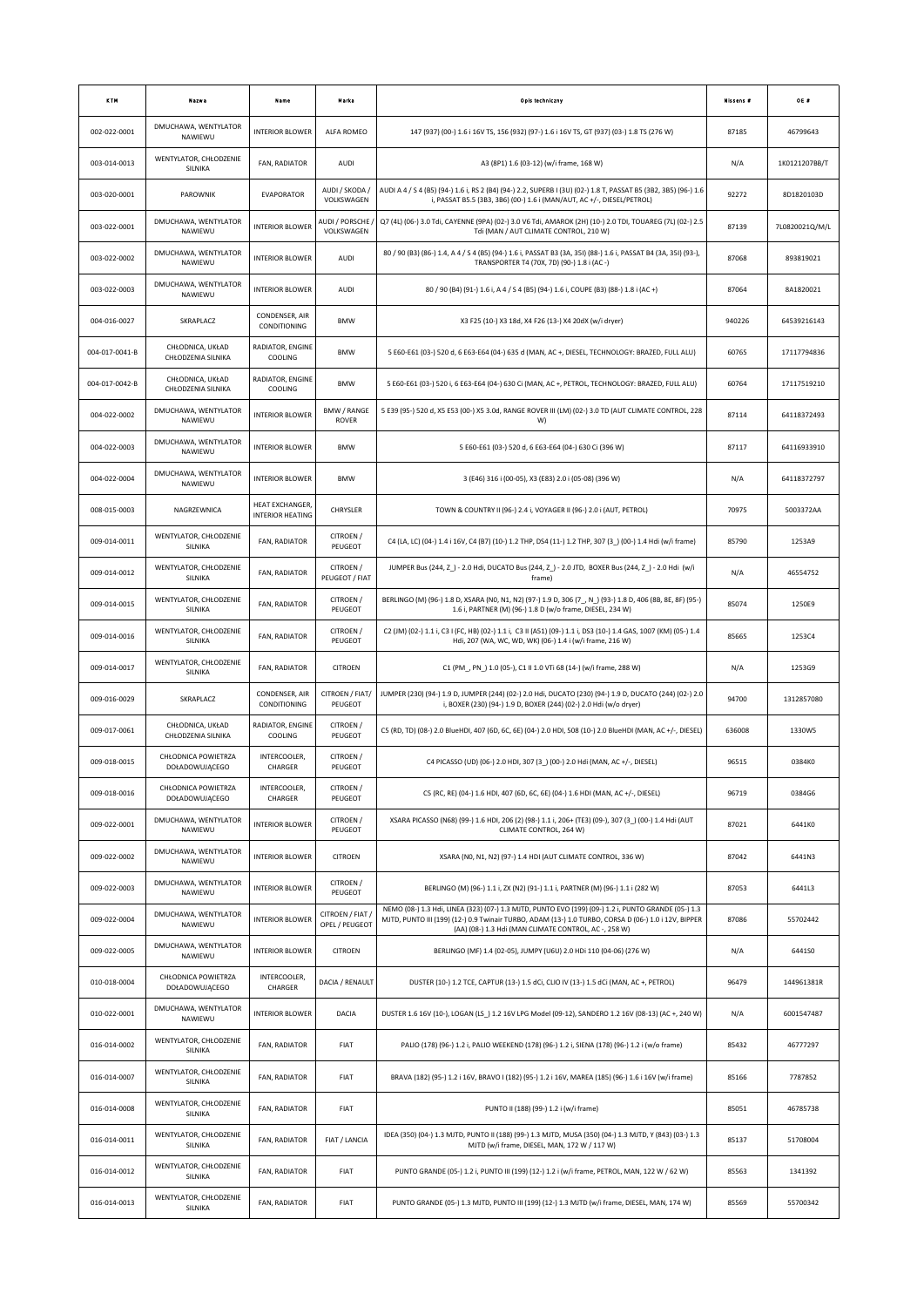| 016-017-0068-B | CHŁODNICA, UKŁAD<br>CHŁODZENIA SILNIKA | RADIATOR, ENGINE<br>COOLING                      | FIAT                        | DOBLO (119, 223) (01-) 1.2 i (MAN, AC -, PETROL, TECHNOLOGY: BRAZED)                                                                                                                  | 61768/61769 | 46749003    |
|----------------|----------------------------------------|--------------------------------------------------|-----------------------------|---------------------------------------------------------------------------------------------------------------------------------------------------------------------------------------|-------------|-------------|
| 016-018-0010   | CHŁODNICA POWIETRZA<br>DOŁADOWUJĄCEGO  | INTERCOOLER,<br>CHARGER                          | ALFA ROMEO /<br><b>FIAT</b> | MITO (955) (08-) 1.3 JTDM, PUNTO EVO (199) (09-) 1.3 MJTD, PUNTO GRANDE (05-) 1.3 MJTD (MAN, AC<br>$+/-$ , DIESEL)                                                                    | 96604       | 51837369    |
| 016-022-0002   | DMUCHAWA, WENTYLATOR<br>NAWIEWU        | <b>INTERIOR BLOWER</b>                           | FIAT                        | SEICENTO (187) (98-) 0.9 (282 W)                                                                                                                                                      | 87479       | 46722574    |
| 016-022-0003   | DMUCHAWA, WENTYLATOR<br>NAWIEWU        | <b>INTERIOR BLOWER</b>                           | <b>FIAT</b>                 | BRAVO II (198_) 1.4 (07-), STILO (192_) 1.2 16V (192_XA1B) (02-06), STILO Multi Wagon (192_) 1.4 16V<br>$(05-08)$ (356 W)                                                             | N/A         | 46723433    |
| 017-014-0002   | WENTYLATOR, CHŁODZENIE<br>SILNIKA      | FAN, RADIATOR                                    | FORD                        | FIESTA V (CBK) (01-) 1.4 TDCi, FUSION (CBK) (02-) 1.4 TDCi (w/i frame)                                                                                                                | 85767       | 1495676     |
| 017-014-0003   | WENTYLATOR, CHŁODZENIE<br>SILNIKA      | FAN, RADIATOR                                    | FORD                        | B-MAX (CB2) (12-) 1.4 Efi, FIESTA VI (CB1) (08-) 1.25 Efi, FIESTA VI (CCN) (12-) 1.25 Efi (w/i frame)                                                                                 | 85768       | 1525891     |
| 017-014-0005   | WENTYLATOR, CHŁODZENIE<br>SILNIKA      | FAN, RADIATOR                                    | FORD                        | FIESTA IV (DX) (95-) 1.25 Efi, PUMA (CCE) (97-) 1.4 i 16V (w/i frame)                                                                                                                 | 85172       | 96FB8C607BJ |
| 017-014-0008   | WENTYLATOR, CHŁODZENIE<br>SILNIKA      | FAN, RADIATOR                                    | FORD                        | KA (CCQ) (96-) 1.3 i (w/i frame, PETROL, AC -, MAN, 228 W)                                                                                                                            | 85027       | 1088845     |
| 017-014-0009   | WENTYLATOR, CHŁODZENIE<br>SILNIKA      | FAN, RADIATOR                                    | FORD                        | KA (CCQ) (96-) 1.3 i (w/i frame, PETROL, AC +, MAN, 76 W)                                                                                                                             | 85028       | 1088844     |
| 017-014-0010   | WENTYLATOR, CHŁODZENIE<br>SILNIKA      | FAN, RADIATOR                                    | FORD                        | MONDEO II (GD) (96-) 1.6 i 16V, MONDEO III (GE) (00-) 1.8 i 16V (w/i frame, PETROL, 288 W / 158 W)                                                                                    | 85191       | 1S4H8C607BA |
| 017-014-0011   | WENTYLATOR, CHŁODZENIE<br>SILNIKA      | FAN, RADIATOR                                    | FORD                        | FOCUS I (CAK) (98-) 1.6 Efi (w/i frame, PETROL, MAN, 132 W)                                                                                                                           | 85213       | 1075127     |
| 017-014-0012   | WENTYLATOR, CHŁODZENIE<br>SILNIKA      | FAN, RADIATOR                                    | FORD                        | FORD FOCUS I (98-) 1.4 Efi (w/i frame, 96 W)                                                                                                                                          | 85215       | 1075132     |
| 017-014-0013   | WENTYLATOR, CHŁODZENIE<br>SILNIKA      | FAN, RADIATOR                                    | FORD                        | FOCUS I (CAK) (98-) 1.8 TD (w/i frame, DIESEL, AC -, MAN, 180 W / 120 W)                                                                                                              | 85216       | 1075123     |
| 017-015-0024-B | NAGRZEWNICA                            | <b>HEAT EXCHANGER</b><br><b>INTERIOR HEATING</b> | FORD                        | TRANSIT (FY) (00-) 2.0 D (MAN, AC -, DIESEL)                                                                                                                                          | 71769       | 4042575     |
| 017-016-0031   | SKRAPLACZ                              | CONDENSER, AIR<br>CONDITIONING                   | FORD                        | C-MAX (CB7,CEU) (10-) 1.6 EcoBoost, FOCUS III (CB8, CEW) (11-) 1.6 EcoBoost (w/i dryer)                                                                                               | 940183      | 1693590     |
| 017-016-0033   | SKRAPLACZ                              | CONDENSER, AIR<br>CONDITIONING                   | FORD                        | TRANSIT (TTG) (13-) 2.2 TDCI (w/i dryer, MAN, DIESEL)                                                                                                                                 | 940330      | 1778169     |
| 017-017-0057   | CHŁODNICA, UKŁAD<br>CHŁODZENIA SILNIKA | RADIATOR, ENGINE<br>COOLING                      | FORD                        | C-MAX (CB7,CEU) (10-), FOCUS III (CB8, CEW) (11-) 1.5 TDCi, TRANSIT/TOURNEO CONNECT (CHC) (13-) 1.5<br>TDCi (MAN, AC +/-, DIESEL)                                                     | 69238       | 1720432     |
| 017-017-0057-B | CHŁODNICA, UKŁAD<br>CHŁODZENIA SILNIKA | RADIATOR, ENGINE<br>COOLING                      | FORD                        | C-MAX (CB7,CEU) (10-), FOCUS III (CB8, CEW) (11-) 1.5 TDCi, TRANSIT/TOURNEO CONNECT (CHC) (13-) 1.5<br>TDCi (MAN, AC +/-, DIESEL, TECHNOLOGY: BRAZED)                                 | 69238       | 1720432     |
| 017-017-0058-B | CHŁODNICA, UKŁAD<br>CHŁODZENIA SILNIKA | RADIATOR, ENGINE<br>COOLING                      | FORD                        | TRANSIT CONNECT (TC7) (02-) 1.8 Di, TRANSIT CONNECT (TC7) (02-) 1.8 i 16V (MAN, AC-, PETROL /<br>DIESEL, TECHNOLOGY: BRAZED)                                                          | 62156A      | 2T148005AD  |
| 017-018-0011   | CHŁODNICA POWIETRZA<br>DOŁADOWUJĄCEGO  | INTERCOOLER,<br>CHARGER                          | FORD / MAZDA                | RANGER (TKE) (11-) 2.2 TDCI, BT 50 II (11-) 2.2 TDCI (DIESEL)                                                                                                                         | 96222       | 5271339     |
| 017-018-0012   | CHŁODNICA POWIETRZA<br>DOŁADOWUJĄCEGO  | INTERCOOLER,<br>CHARGER                          | FORD                        | FIESTA V (CBK) (01-) 1.4 TDCi, FUSION (CBK) (02-) 1.4 TDCi, 2 I (DY) (03-) 1.4 DE (MAN, AC +/-, DIESEL)                                                                               | 96643       | 5S6H9L440AD |
| 017-018-0013   | CHŁODNICA POWIETRZA<br>DOŁADOWUJĄCEGO  | INTERCOOLER,<br>CHARGER                          | FORD                        | TRANSIT (TT9) (06-) 2.2 TDCI (MAN, AC +/-, DIESEL)                                                                                                                                    | 96641       | 1371241     |
| 017-022-0001   | DMUCHAWA, WENTYLATOR<br>NAWIEWU        | <b>INTERIOR BLOWER</b>                           | FORD                        | FOCUS I (CAK) (98-) 1.4 EFi, MONDEO III (GE) (00-) 1.8 i 16V (282 W)                                                                                                                  | 87027       | 1111936     |
| 017-022-0002   | DMUCHAWA, WENTYLATOR<br>NAWIEWU        | <b>INTERIOR BLOWER</b>                           | FORD                        | TRANSIT (EY) (94-) 2.0 Efi, TRANSIT (TT9) (06-) 2.2 TDCI (258 W)                                                                                                                      | 87061       | 7188531     |
| 017-022-0003   | DMUCHAWA, WENTYLATOR<br>NAWIEWU        | <b>INTERIOR BLOWER</b>                           | FORD                        | FOCUS C-MAX (CAP) (03-) 1.6 i 16V, FOCUS II (CAP, CB4) (04-) 1.4 i 16V, GALAXY III (CA1) (06-) 1.6<br>EcoBoost, MONDEO IV (CA2) (07-) 1.6 EcoBoost (MAN / AUT CLIMATE CONTROL, 234 W) | 87245       | 3M5H18456AD |
| 017-022-0004   | DMUCHAWA, WENTYLATOR<br>NAWIEWU        | <b>INTERIOR BLOWER</b>                           | FORD                        | FORD GALAXY (WGR) 2.0 i (95-06) (216 W)                                                                                                                                               | N/A         | 1038586     |
| 017-022-0005   | DMUCHAWA, WENTYLATOR<br>NAWIEWU        | <b>INTERIOR BLOWER</b>                           | FORD                        | FORD FIESTA III (GFJ) 1.1 (95-), FORD FIESTA IV (JA_, JB_) 1.0 i (97-99), FORD KA (RB_) 1.0 i (-99) FORD KA<br>(RB_) 1.6 i (03-08) (AC -, 246 W)                                      | N/A         | 1055062     |
| 017-022-0006   | DMUCHAWA, WENTYLATOR<br>NAWIEWU        | <b>INTERIOR BLOWER</b>                           | FORD                        | FORD GALAXY (WGR) 2.0 i (95-) (264 W)                                                                                                                                                 | N/A         | 1038587     |
| 019-015-0004-B | NAGRZEWNICA                            | <b>HEAT EXCHANGER</b><br><b>INTERIOR HEATING</b> | HYUNDAI                     | AMICA (98-) 1.0 i 12V, ATOS (MX) (98-) 1.0 i 12V                                                                                                                                      | 77605       | 97123-02000 |
| 019-015-0005-B | NAGRZEWNICA                            | HEAT EXCHANGER,<br><b>INTERIOR HEATING</b>       | HYUNDAI / KIA               | TUCSON (JM) (04-) 2.0 CRDi, SPORTAGE II (KM) (04-) 2.0 CRDi                                                                                                                           | 77642       | 971382E100  |
| 019-016-0036   | SKRAPLACZ                              | CONDENSER, AIR<br>CONDITIONING                   | HYUNDAI                     | i20 (PB) (09-) 1.4 CRDI (w/i dryer, MAN)                                                                                                                                              | 940224      | 97606-1J200 |
| 019-017-0032-B | CHŁODNICA, UKŁAD<br>CHŁODZENIA SILNIKA | RADIATOR, ENGINE<br>COOLING                      | HYUNDAI                     | i20 (PB) (09-) 1.4 CRDI -> MAN -> TECHNOLOGY: BRAZED (MAN, AC +/-, DIESEL, TECHNOLOGY: BRAZED)                                                                                        | 67549       | 253101J200  |
| 027-017-0002-B | CHŁODNICA, UKŁAD<br>CHŁODZENIA SILNIKA | RADIATOR, ENGINE<br>COOLING                      | <b>LAND ROVER</b>           | DISCOVERY II (LJ, LT) (98-) 2.5 TD5 (MAN AC +, DIESEL, TECHNOLOGY: BRAZED)                                                                                                            | 64312A      | PDK000080   |
| 030-017-0014   | CHŁODNICA, UKŁAD<br>CHŁODZENIA SILNIKA | RADIATOR, ENGINE<br>COOLING                      | MAZDA                       | 6 (GH) (07-) 2.0 MZR CD (MAN / AUT, AC +/-, DIESEL)                                                                                                                                   | 68510       | RF8G15200   |
| 030-017-0015   | CHŁODNICA, UKŁAD<br>CHŁODZENIA SILNIKA | RADIATOR, ENGINE<br>COOLING                      | MAZDA                       | 6 (GG, GY) (02-) 2.3 i 16V (MAN / AUT, AC +/-, PETROL)                                                                                                                                | 68509       | L3R415200B  |
| 030-018-0002   | CHŁODNICA POWIETRZA<br>DOŁADOWUJĄCEGO  | INTERCOOLER,<br>CHARGER                          | MAZDA                       | 3 (BK) (03-) 1.6 MZ CD (MAN, AC +/-, DIESEL)                                                                                                                                          | 96532       | Y60113550B  |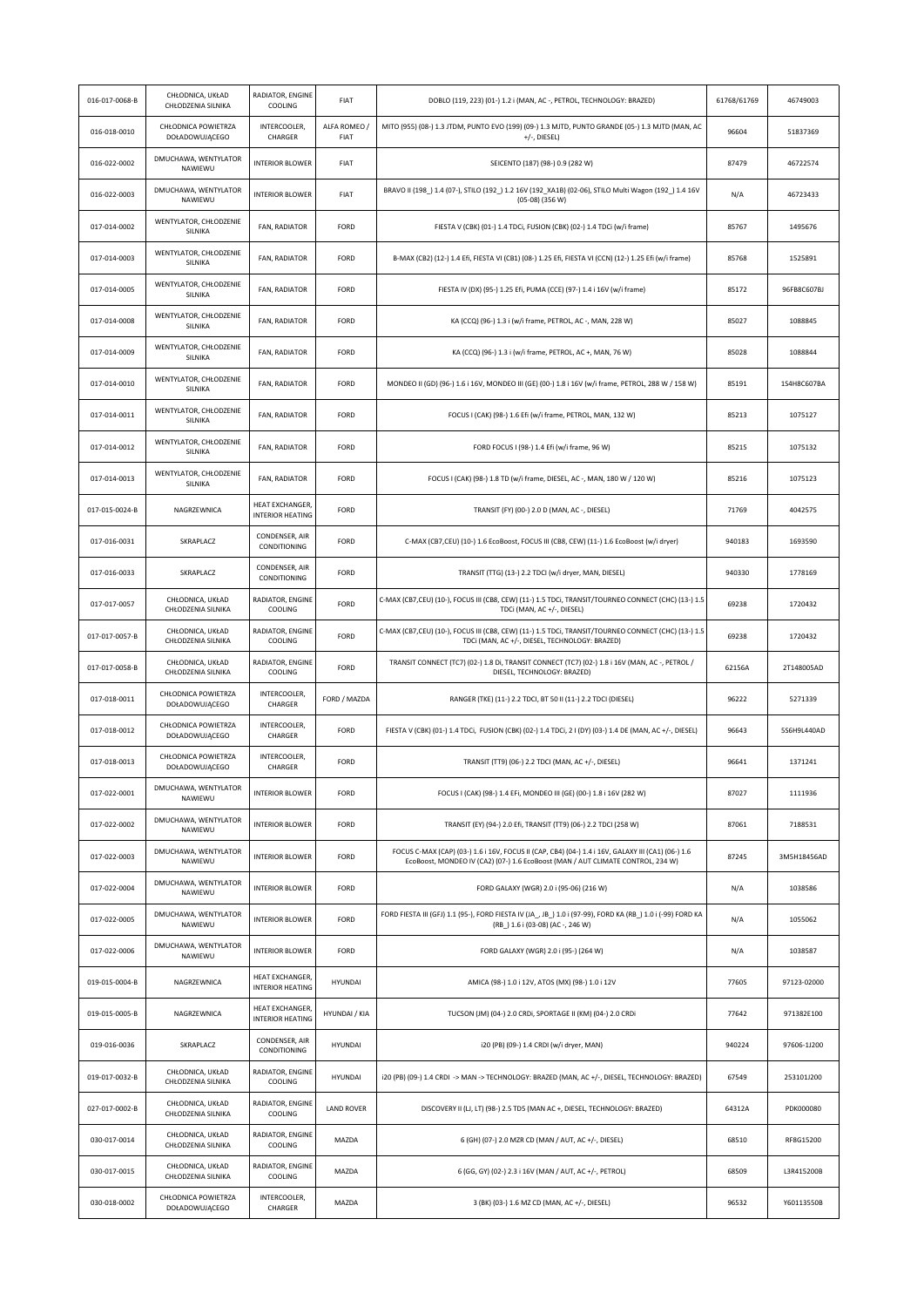| 032-014-0001 | WENTYLATOR, CHŁODZENIE<br>SILNIKA      | FAN, RADIATOR                  | MINI                       | MINI (R50-R53) (01-) COOPER 1.6 (w/i frame, PETROL, AC +, 144 W)                                                                                        | 85124         | 17101475577 |
|--------------|----------------------------------------|--------------------------------|----------------------------|---------------------------------------------------------------------------------------------------------------------------------------------------------|---------------|-------------|
| 032-014-0002 | WENTYLATOR, CHŁODZENIE<br>SILNIKA      | FAN, RADIATOR                  | MINI                       | CONVERTIBLE (R52) (04-) COOPER 1.6, MINI (R50-R53) (01-) COOPER 1.6 (w/i frame, PETROL, AC +, 234 W<br>/150 W                                           | 85125         | 17117541092 |
| 032-014-0003 | WENTYLATOR, CHŁODZENIE<br>SILNIKA      | FAN, RADIATOR                  | MINI                       | CLUBMAN (R55) (06-) COOPER 1.6 G, CONVERTIBLE (R57) (06-) COOPER 1.6, PACEMAN (R61) (12-)<br>COOPER 1.6 (w/i frame, PETROL, MAN, 312 W)                 | 85632         | 17422754854 |
| 032-017-0003 | CHŁODNICA, UKŁAD<br>CHŁODZENIA SILNIKA | RADIATOR, ENGINE<br>COOLING    | MINI                       | CLUBMAN (R55) (06-) COOPER 1.6 (MAN, AC +/-, PETROL)                                                                                                    | 69706         | 17117535099 |
| 035-016-0003 | SKRAPLACZ                              | CONDENSER, AIR<br>CONDITIONING | NISSAN                     | PATHFINDER (R50) - 3.5 V6 4WD (00-) (w/i dryer)                                                                                                         | 94936         | 921004W000  |
| 035-016-0038 | SKRAPLACZ                              | CONDENSER, AIR<br>CONDITIONING | NISSAN                     | JUKE (F15) (10-) 1.5 dCi (w/i dryer)                                                                                                                    | 940337        | 921001FE0B  |
| 035-022-0001 | DMUCHAWA, WENTYLATOR<br>NAWIEWU        | <b>INTERIOR BLOWER</b>         | NISSAN / OPEL /<br>RENAULT | PRIMASTAR (X83) (02-) 1.9 dCi, VIVARO A (01-) 1.9 dTi , MASCOTT (99-) 90, RENAULT SAFRANE I (92-) 2.0 i<br>12V (AC+, 318 W)                             | 87173         | 7701050310  |
| 035-022-0002 | DMUCHAWA, WENTYLATOR<br>NAWIEWU        | <b>INTERIOR BLOWER</b>         | NISSAN / OPEL /<br>RENAULT | INTERSTAR (X70) (02-) 1.9 dCi, MOVANO A (98-) 1.9 DTI, MASCOTT (04-) 120, MASTER II (98-) 1.9 dCi (252<br>W)                                            | 87180         | 7701057555  |
| 037-014-0003 | WENTYLATOR, CHŁODZENIE<br>SILNIKA      | FAN, RADIATOR                  | OPEL                       | VECTRA B (95-) 1.6 i (w/o frame)                                                                                                                        | 85017 / 85243 | 1341262     |
| 037-014-0010 | WENTYLATOR, CHŁODZENIE<br>SILNIKA      | FAN, RADIATOR                  | CHEVROLET /<br>OPEL        | COMBO (00-) 1.2 i 16V, SAIL (08-) 1.6 i, CORSA C (00-) 1.0 i 12V, TIGRA B (04-) 1.8 i 16V (w/i frame)                                                   | 85195         | 1314443     |
| 037-014-0011 | WENTYLATOR, CHŁODZENIE<br>SILNIKA      | FAN, RADIATOR                  | CHEVROLET /<br>OPEL        | ASTRA G (98-) 1.2 i 16V, VIVA (05-) 1.8 i 16V, ZAFIRA A (99-) 1.6 i 16V (w/i frame)                                                                     | 85185         | 1314539     |
| 037-014-0012 | WENTYLATOR, CHŁODZENIE<br>SILNIKA      | FAN, RADIATOR                  | OPEL                       | ASTRA F (91-) 1.7 T (w/o frame)                                                                                                                         | 85595         | 1314524     |
| 037-014-0015 | WENTYLATOR, CHŁODZENIE<br>SILNIKA      | FAN, RADIATOR                  | OPEL                       | VECTRA B (95-) 2.0 TD (w/i frame)                                                                                                                       | 85208         | 1341264     |
| 037-014-0016 | WENTYLATOR, CHŁODZENIE<br>SILNIKA      | FAN, RADIATOR                  | OPEL                       | OMEGA B (94-) 2.0 i (w/o frame)                                                                                                                         | 85617         | 1341204     |
| 037-014-0018 | WENTYLATOR, CHŁODZENIE<br>SILNIKA      | FAN, RADIATOR                  | OPEL                       | VECTRA B (95-) 2.0 TD (w/o frame)                                                                                                                       | 85775         | 1341313     |
| 037-014-0026 | WENTYLATOR, CHŁODZENIE<br>SILNIKA      | FAN, RADIATOR                  | OPEL                       | SIGNUM (02-) 2.0 16V DTI, VECTRA C (02-) 2.0 16V DTI (w/o frame)                                                                                        | 85523         | 1341365     |
| 037-014-0032 | WENTYLATOR, CHŁODZENIE<br>SILNIKA      | FAN, RADIATOR                  | OPEL                       | CORSA C (00-) 1.2 i 16V (w/o frame)                                                                                                                     | 85781         | 1341352     |
| 037-014-0035 | WENTYLATOR, CHŁODZENIE<br>SILNIKA      | FAN, RADIATOR                  | OPEL                       | COMBO (00-) 1.7 Dti, CORSA C (00-) 1.7 Dti (w/o frame, DIESEL, AC -, MAN, 84 W)                                                                         | 85190         | 1341334     |
| 037-014-0036 | WENTYLATOR, CHŁODZENIE<br>SILNIKA      | FAN, RADIATOR                  | OPEL                       | COMBO (00-) 1.4 i 16V, CORSA C (00-) 1.6 i (w/i frame, PETROL, MAN, AC FAN, 168 W)                                                                      | 85197         | 1341332     |
| 037-014-0037 | WENTYLATOR, CHŁODZENIE<br>SILNIKA      | FAN, RADIATOR                  | OPEL                       | Corsa D (07/06-) (w/i frame, 132 W / 66 W)                                                                                                              | N/A           | 1341399     |
| 037-014-0038 | WENTYLATOR, CHŁODZENIE<br>SILNIKA      | FAN, RADIATOR                  | OPEL                       | Corsa C (09/00-06/06), Combo (10/01-), Tigra B Twin-top (06/04-) (w/o frame, 324 W)                                                                     | N/A           | 1341338     |
| 037-018-0019 | CHŁODNICA POWIETRZA<br>DOŁADOWUJĄCEGO  | INTERCOOLER,<br>CHARGER        | OPEL                       | CORSA D (06-) 1.3 CDTi (MAN/AUT, AC +/-, DIESEL)                                                                                                        | 96464         | 55702194    |
| 037-022-0002 | DMUCHAWA, WENTYLATOR<br>NAWIEWU        | <b>INTERIOR BLOWER</b>         | OPEL / SAAB                | ASTRA F (91-) 1.4, CALIBRA (90-) 2.0 i, VECTRA A (88-) 1.4, 900 (NG) (93-) 2.0 i 16V (MAN CLIMATE<br>CONTROL, 252 W)                                    | 87057         | 1845057     |
| 037-022-0003 | DMUCHAWA, WENTYLATOR<br>NAWIEWU        | <b>INTERIOR BLOWER</b>         | OPEL                       | COMBO (00-) 1.2 i 16V, CORSA C (00-) 1.0 i 12V, TIGRA B (04-) 1.3 Dti (AC-, 228 W)                                                                      | 87080         | 1845222     |
| 037-022-0004 | DMUCHAWA, WENTYLATOR<br>NAWIEWU        | <b>INTERIOR BLOWER</b>         | OPEL                       | COMBO (00-) 1.2 i 16V, CORSA C (00-) 1.0 i 12V, TIGRA B (04-) 1.3 Dti (AC +, 234 W)                                                                     | 87084         | 1845202     |
| 037-022-0005 | DMUCHAWA, WENTYLATOR<br>NAWIEWU        | <b>INTERIOR BLOWER</b>         | OPEL                       | ZAFIRA B (05-) 1.6 GAS (330W)                                                                                                                           | 87085         | 1845107     |
| 037-022-0006 | DMUCHAWA, WENTYLATOR<br>NAWIEWU        | <b>INTERIOR BLOWER</b>         | OPEL                       | CORSA B (93-) 1.0 i 12V, TIGRA A (94-) 1.4 i 16V (360 W)                                                                                                | 87143         | 1618105     |
| 037-022-0007 | DMUCHAWA, WENTYLATOR<br>NAWIEWU        | <b>INTERIOR BLOWER</b>         | OPEL                       | ASTRA G (98-) 1.2 i 16V, ZAFIRA A (99-) 1.6 GAS (AC-, 204 W)                                                                                            | 87188         | 1845001     |
| 037-022-0008 | DMUCHAWA, WENTYLATOR<br>NAWIEWU        | <b>INTERIOR BLOWER</b>         | CHEVROLET /<br>OPEL        | CRUZE (J300, J305, J308) (09-) 1.4 i TURBO, INSIGNIA (08-) 1.4 i 16V TURBO, MERIVA B (10-) 1.3 CDTi (AC<br>$+, 204 W)$                                  | 87248         | 13263279    |
| 037-022-0010 | DMUCHAWA, WENTYLATOR<br>NAWIEWU        | <b>INTERIOR BLOWER</b>         | OPEL                       | VECTRA B Hatchback (38_) 1.6 i (95-) (360 W)                                                                                                            | N/A           | 1845055     |
| 037-022-0011 | DMUCHAWA, WENTYLATOR<br>NAWIEWU        | <b>INTERIOR BLOWER</b>         | OPEL                       | OPEL ASTRA G Hatchback (F48_, F08_) 1.2 16V (98-00) (354 W)                                                                                             | N/A           | 1845063     |
| 038-014-0003 | WENTYLATOR, CHŁODZENIE<br>SILNIKA      | FAN, RADIATOR                  | PEUGEOT                    | 206 (2) (98-) 1.1 i, 206+ (TE3) (09-) 1.1 i (w/o frame)                                                                                                 | 85007 / 85672 | 125383      |
| 038-014-0004 | WENTYLATOR, CHŁODZENIE<br>SILNIKA      | FAN, RADIATOR                  | PEUGEOT                    | 206 (2) (98-) 1.1 i (w/i frame)                                                                                                                         | 85787         | 1253C5      |
| 038-016-0016 | SKRAPLACZ                              | CONDENSER, AIR<br>CONDITIONING | PEUGEOT                    | 206 (2) (98-) 1.6 HDI (w/i dryer, MAN)                                                                                                                  | 94837         | 96483015    |
| 038-018-0003 | CHŁODNICA POWIETRZA<br>DOŁADOWUJĄCEGO  | INTERCOOLER,<br>CHARGER        | PEUGEOT                    | 207 (WA, WC, WD, WK) (06-) 1.6 THP (MAN, AC +/-, PETROL)                                                                                                | 96593         | 1440C0      |
| 038-018-0004 | CHŁODNICA POWIETRZA<br>DOŁADOWUJĄCEGO  | INTERCOOLER,<br>CHARGER        | PEUGEOT                    | BERLINGO (B9) (08-) 1.2 THP, C3 II (A51) (09-) 1.2 THP, C4 CACTUS (14-) 1.2 THP, C-ELYSEE (12-) 1.6<br>BlueHDI, DS3 (10-) 1.2 THP (MAN, AC +/-, DIESEL) | 96594         | 0384N8      |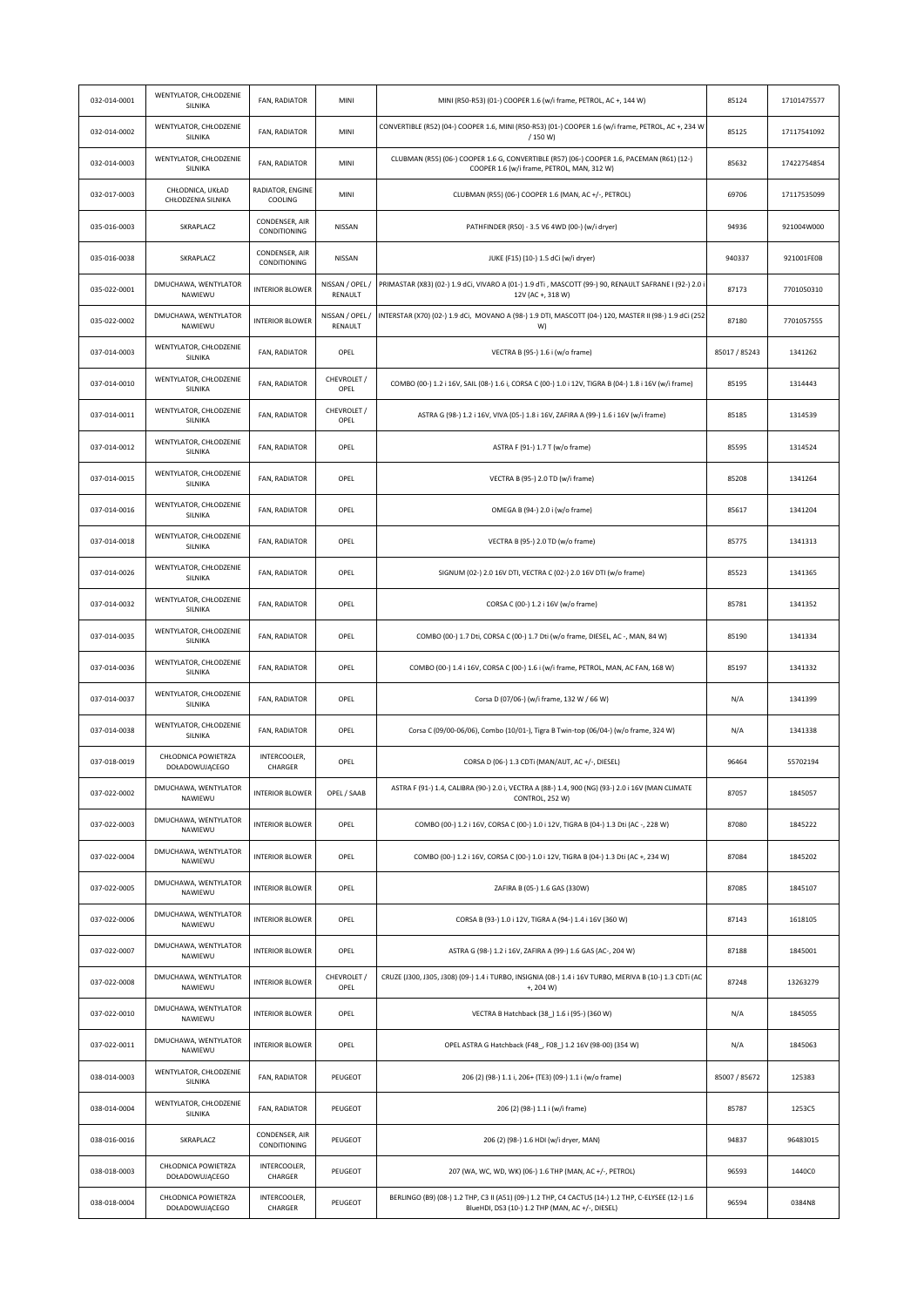| 038-020-0001   | PAROWNIK                               | <b>EVAPORATOR</b>              | PEUGEOT                                 | 206 (2) (98-) 1.1 i, 206+ (TE3) (09-) 1.1 i (MAN/AUT, AC +/-, DIESEL/PETROL)                                                                                                                       | 92186  | 6444C6      |
|----------------|----------------------------------------|--------------------------------|-----------------------------------------|----------------------------------------------------------------------------------------------------------------------------------------------------------------------------------------------------|--------|-------------|
| 038-022-0001   | DMUCHAWA, WENTYLATOR<br>NAWIEWU        | <b>INTERIOR BLOWER</b>         | CITROEN /<br>PEUGEOT                    | BERLINGO (M) (96-) 1.1 i, ZX (N2) (91-) 1.1 i, 306 (7 N ) (93-) 1.1 i, PARTNER (M) (96-) 1.1 i (AC-, 264 W)                                                                                        | 87048  | 644195      |
| 038-022-0002   | DMUCHAWA, WENTYLATOR<br>NAWIEWU        | <b>INTERIOR BLOWER</b>         | CITROEN /<br>PEUGEOT                    | C4 (LA, LC) (04-) 1.4 i 16V, 307 (3_) (00-) 1.4 Hdi (180 W)                                                                                                                                        | 87090  | 644156      |
| 038-022-0003   | DMUCHAWA, WENTYLATOR<br>NAWIEWU        | <b>INTERIOR BLOWER</b>         | CITROEN /<br>PEUGEOT                    | C2 (JM) (02-) 1.1 i, C3 I (FC, HB) (02-) 1.1 i, 1007 (KM) (05-) 1.4 Hdi (204 W)                                                                                                                    | 87091  | 6441Q5      |
| 038-022-0004   | DMUCHAWA, WENTYLATOR<br>NAWIEWU        | <b>INTERIOR BLOWER</b>         | PEUGEOT                                 | 307 (3_) (00-) 1.4 Hdi (AC-, 174 W)                                                                                                                                                                | 87092  | 6441P0      |
| 038-022-0005   | DMUCHAWA, WENTYLATOR<br>NAWIEWU        | <b>INTERIOR BLOWER</b>         | PEUGEOT                                 | 406 (8B, 8E, 8F) (95-) 1.6 i, 607 (9D, 9U) (00-) 2.0 Hdi (AC +, 276 W)                                                                                                                             | 87174  | 6441K9      |
| 038-022-0006   | DMUCHAWA, WENTYLATOR<br>NAWIEWU        | <b>INTERIOR BLOWER</b>         | CITROEN / FIAT /<br>LANCIA /<br>PEUGEOT | DISPATCH I (22_) (95-) 1.6 i, JUMPY I (22_) (95-) 1.6 i, SYNERGIE (22, U6) (94-) 1.6 i, SCUDO (220) (96-) 1.6<br>i, PHEDRA (179) (02-) 2.0 i 16V, EXPERT I (22_) (95-) 1.6 i (276 W)               | 87178  | 6441        |
| 042-014-0006   | WENTYLATOR, CHŁODZENIE<br>SILNIKA      | FAN, RADIATOR                  | RENAULT                                 | LAGUNA I (94-) 1.8 i (w/o frame, PETROL, AC -, MAN, 96 W)                                                                                                                                          | 85484  | 7701036724  |
| 042-014-0007   | WENTYLATOR, CHŁODZENIE<br>SILNIKA      | FAN, RADIATOR                  | RENAULT                                 | Megane (11/02-10/08), Scenic (06/03-) (w/i frame, 306 W)                                                                                                                                           | N/A    | 7701054967  |
| 042-014-0008   | WENTYLATOR, CHŁODZENIE<br>SILNIKA      | FAN, RADIATOR                  | RENAULT                                 | CLIO II - 1.2 16V (01-) (w/i frame, 132 W)                                                                                                                                                         | N/A    | 7701048284  |
| 042-016-0046   | SKRAPLACZ                              | CONDENSER, AIR<br>CONDITIONING | RENAULT                                 | LAGUNA I (94-) 1.8 i (w/o dryer)                                                                                                                                                                   | 94201  | 7701038227  |
| 042-016-0047   | SKRAPLACZ                              | CONDENSER, AIR<br>CONDITIONING | RENAULT                                 | CLIO II (01-) 1.0 i 16V, CLIO II (98-) 1.0 i, CLIO SYMBOL (99-) 1.0 i 16V, KANGOO I (98-) 1.2 i, SYMBOL II (08-)<br>1.2 16V, THALIA I (99-) 1.0 i 16V, THALIA II (08-) 1.2 16V (w/i dryer)         | 940074 | 8200757789  |
| 042-017-0069-B | CHŁODNICA, UKŁAD<br>CHŁODZENIA SILNIKA | RADIATOR, ENGINE<br>COOLING    | DACIA / RENAULT                         | DOKKER (12-) 1,2 TCE, DUSTER (10-) 1.2 TCE, LOGAN II (12-) 0.9 TCE / SANDERO II (12-) 0.9 TCE, CLIO IV<br>(13-) 1.5 dCi (MAN, AC +/-, PETROL / DIESEL, TECHNOLOGY: BRAZED)                         | 637624 | 214100078R  |
| 042-022-0001   | DMUCHAWA, WENTYLATOR<br>NAWIEWU        | <b>INTERIOR BLOWER</b>         | RENAULT                                 | SCENIC I (96-) 1.4 i (AC +, 180 W)                                                                                                                                                                 | 87183  | 7701206250  |
| 042-022-0002   | DMUCHAWA, WENTYLATOR<br>NAWIEWU        | <b>INTERIOR BLOWER</b>         | RENAULT                                 | CLIO III (05-) 1.2 i 16V (270 W)                                                                                                                                                                   | 87214  | 7701062226  |
| 042-022-0003   | DMUCHAWA, WENTYLATOR<br>NAWIEWU        | <b>INTERIOR BLOWER</b>         | RENAULT                                 | MEGANE III (08-) 1.2 TCE (348 W)                                                                                                                                                                   | 87356  | 272108241R  |
| 042-022-0004   | DMUCHAWA, WENTYLATOR<br>NAWIEWU        | <b>INTERIOR BLOWER</b>         | RENAULT                                 | CLIO I (B/C57_, 5/357_) (96-98), MEGANE I (BA0/1_) 1.4 Eco (BA0T)<br>(96-98), MEGANE Scenic (JA0/1_) 2.0 i (JA0G) (99-), 19 I (B/C53_) 1.4 (88-92), 19 II (B/C53_) 1.4 (B/C532)<br>(92-95) (276 W) | N/A    | 7701040540  |
| 046-014-0001   | WENTYLATOR, CHŁODZENIE<br>SILNIKA      | FAN, RADIATOR                  | SEAT/<br>VOLKSWAGEN                     | CORDOBA (6K) (93-) 1.0 i 16V, IBIZA II (6K) (93-) 1.0 i 16V, INCA (6K) (95-) 1.4 i, CADDY II (9K, 9U) (95-) 1.4<br>i, POLO III (6N) (94-) 1.4 i (w/o frame, RIGHT, 162 W)                          | 85716  | 6K0959455B  |
| 046-014-0002   | WENTYLATOR, CHŁODZENIE<br>SILNIKA      | FAN, RADIATOR                  | SEAT / SKODA /<br>VOLKSWAGEN            | AROSA (6H) 1.4 (97-), CORDOBA (6L2) 1.2 (02-), FABIA (6Y2) 1.2 (02-), NEW BEETLE (9C1, 1C1) 1.4 (01-),<br>POLO (6N1) 55 1.4 (95-) (w/o frame, 230 W)                                               | N/A    | 6N0959455L  |
| 046-014-0003   | WENTYLATOR, CHŁODZENIE<br>SILNIKA      | FAN, RADIATOR                  | SEAT/<br>VOLKSWAGEN                     | Cordoba, Ibiza IV, VW Fox, Polo 1.4 TDI (99-) (w/o frame, 198 W / 90 W)                                                                                                                            | N/A    | 6Q0959455D  |
| 048-014-0003   | WENTYLATOR, CHŁODZENIE<br>SILNIKA      | FAN, RADIATOR                  | SEAT / SKODA /<br>VOLKSWAGEN            | CORDOBA (6L) (02-) 1.4 Tdi, IBIZA IV (6L) (01-) 1.4 Tdi, FABIA I (6Y) (99-) 1.4 Tdi, FABIA II (5J) (07-) 1.4 Tdi,<br>ROOMSTER (5J) (06-) 1.4 Tdi, POLO IV (9N) (01-) 1 (w/o frame)                 | 85549  | 6Q0959455N  |
| 048-014-0004   | WENTYLATOR, CHŁODZENIE<br>SILNIKA      | FAN, RADIATOR                  | SEAT / SKODA /<br>VOLKSWAGEN            | CORDOBA (6L) (02-) 1.2 i 12V, IBIZA IV (6L) (01-) 1.2 i 12V, FABIA I (6Y) (99-) 1.0 i, FABIA II (5J) (07-) 1.6 i<br>16V, ROOMSTER (5J) (06-) 1.6 i 16V (w/o frame)                                 | 85543  | 6Q0959455H  |
| 048-014-0006   | WENTYLATOR, CHŁODZENIE<br>SILNIKA      | FAN, RADIATOR                  | SEAT / SKODA /<br>VOLKSWAGEN            | CORDOBA (6L) (02-) 1.2 i 12V, IBIZA IV (6L) (01-) 1.2 i 12V, FABIA II (5J) (07-) 1.2 i, PRAKTIK (5J) (06-) 1.2 i<br>12V, ROOMSTER (5J) (06-) 1.2 i 12V, POLO IV (9N) (01-) 1.2 i (w/o frame)       | 85690  | 6Q0959455AE |
| 048-014-0007   | WENTYLATOR, CHŁODZENIE<br>SILNIKA      | FAN, RADIATOR                  | SKODA/<br>VOLKSWAGEN                    | BORA, GOLF IV, NEW BEETLE, OCTAVIA 1.9TDI (96-) (w/o frame, 132 W / 78 W)                                                                                                                          | N/A    | 6N0959455F  |
| 050-017-0009   | CHŁODNICA, UKŁAD<br>CHŁODZENIA SILNIKA | RADIATOR, ENGINE<br>COOLING    | SUZUKI                                  | ALTO (HA24) (04-) 1.1 i (MAN, AC +/-, PETROL)                                                                                                                                                      | 64204  | 1770079F00  |
| 051-016-0038   | SKRAPLACZ                              | CONDENSER, AIR<br>CONDITIONING | <b>TOYOTA</b>                           | AVENSIS (T25#) (03-) 2.0 D4D, COROLLA VERSO (R1#) (04-) 2.0 D4D (w/i dryer, MAN)                                                                                                                   | 940020 | 88450-05140 |
| 052-022-0001   | DMUCHAWA, WENTYLATOR<br>NAWIEWU        | <b>INTERIOR BLOWER</b>         | VOLVO                                   | C70 (98-) 2.0 T, S70 / V70 (LS, LW) (96-) 2.0 i 10V, XC 70 (98-) 2.0 T (MAN CLIMATE CONTROL, AC -, 180 W<br>/78 W)                                                                                 | 87020  | 9171429     |
| 052-022-0002   | DMUCHAWA, WENTYLATOR<br>NAWIEWU        | <b>INTERIOR BLOWER</b>         | VOLVO                                   | S60 (00-) 2.0 T, S70 / V70 (SS, SW) (00-) 2.0 T, S80 I (TS, XY) (98-) 2.0 T, XC 70 (00-) 2.3 T, XC 90 I (02-) 2.5 T<br>(210 W)                                                                     | 87036  | 9171479     |
| 053-014-0007   | WENTYLATOR, CHŁODZENIE<br>SILNIKA      | FAN, RADIATOR                  | VAG                                     | A 3 / S 3 (96-) 1.6 i, CORDOBA (6L) (02-) 1.4 i 16V, IBIZA IV (6L) (01-) 1.4 i 16V, TOLEDO II (1M2) (98-) 1.4 i<br>16V, FABIA II (5J) (07-) 1.4 i 16V, OCTAVIA I (1U) (96-) 1.4 (w/o frame)        | 85725  | 1J0959455B  |
| 053-014-0009   | WENTYLATOR, CHŁODZENIE<br>SILNIKA      | FAN, RADIATOR                  | AUDI/<br>VOLKSWAGEN                     | A 4 / S 4 (94-) 1.6 i, A 6 / S 6 (C5) (97-) 1.8 i, A 8 / S 8 (4D) (94-) 2.8 i, CABRIOLET (B4) (91-) 1.8 i, PASSAT B5<br>(3B2, 3B5) (96-) 1.6 i (w/i frame)                                         | 85691  | 8D0959455B  |
| 053-014-0017   | WENTYLATOR, CHŁODZENIE<br>SILNIKA      | FAN, RADIATOR                  | VOLKSWAGEN                              | GOLF CABRIOLET (1E7) (94-) 1.8 i, GOLF III (1H) (91-) 1.4 i, PASSAT B3 (3A, 35I) (88-) 1.6 i, PASSAT B4 (3A,<br>35I) (93-) 1.6 i (w/o frame)                                                       | 85677  | 3A0959455J  |
| 053-014-0024   | WENTYLATOR, CHŁODZENIE<br>SILNIKA      | FAN, RADIATOR                  | AUDI / SEAT /<br>VOLKSWAGEN             | A 3 / S 3 (96-) 1.8 T, TT (8N) (98-) 1.8 T, LEON (1M1) (99-) 1.8 T, BEETLE (9C1, 1C1, 1Y7) (01-) 1.6 i 16V,<br>BORA (1J) (99-) 1.8 T, GOLF IV (1J) (97-) 1.9 Tdi (w/o frame)                       | 85544  | 1J0959455S  |
| 053-014-0031   | WENTYLATOR, CHŁODZENIE<br>SILNIKA      | FAN, RADIATOR                  | VOLKSWAGEN                              | GOLF CABRIOLET (1E7) (94-) 1.8 i, GOLF III (1H) (91-) 1.4 i, PASSAT B3 (3A, 35I) (88-) 1.8 i 16V, PASSAT B4<br>(3A, 35I) (93-) 1.6 i, POLO II (86C) (81-) 1.4 D (w/o frame)                        | 85538  | 1H0959455   |
| 053-014-0033   | WENTYLATOR, CHŁODZENIE<br>SILNIKA      | FAN, RADIATOR                  | AUDI / SEAT /<br>VOLKSWAGEN             | 80 / 90 (B2) (78-) 1.3, CORDOBA (6K) (93-) 1.3 i, IBIZA II (6K) (93-) 1.3 i, TOLEDO I (1L) (91-) 1.6 i, CADDY II<br>(9K, 9U) (95-) 1.4 i, GOLF II (19E, 1G1) (83-) 1.0 (w/o frame)                 | 85809  | 165959455AM |
| 053-014-0036   | WENTYLATOR, CHŁODZENIE<br>SILNIKA      | FAN, RADIATOR                  | VAG                                     | A 3 / S 3 (8L) (96-) 1.6 i, LEON (1M1) (99-) 1.6 i, TOLEDO II (1M2) (98-) 1.6 i, OCTAVIA I (1U) (96-) 1.6 i,<br>BORA (1J) (99-) 1.6 FSI, GOLF IV (1J) (97-) 1.6 i (w/o frame)                      | 85249  | 6Q0959455K  |
| 053-014-0038   | WENTYLATOR, CHŁODZENIE<br>SILNIKA      | FAN, RADIATOR                  | VOLKSWAGEN                              | GOLF CABRIOLET (1E7) (94-) 1.8 i, GOLF III (1H) (91-), VENTO (1H2) (91-) 1.8 i (w/o frame, PETROL, AC +,<br>60 W)                                                                                  | 85539  | 1H0959455J  |